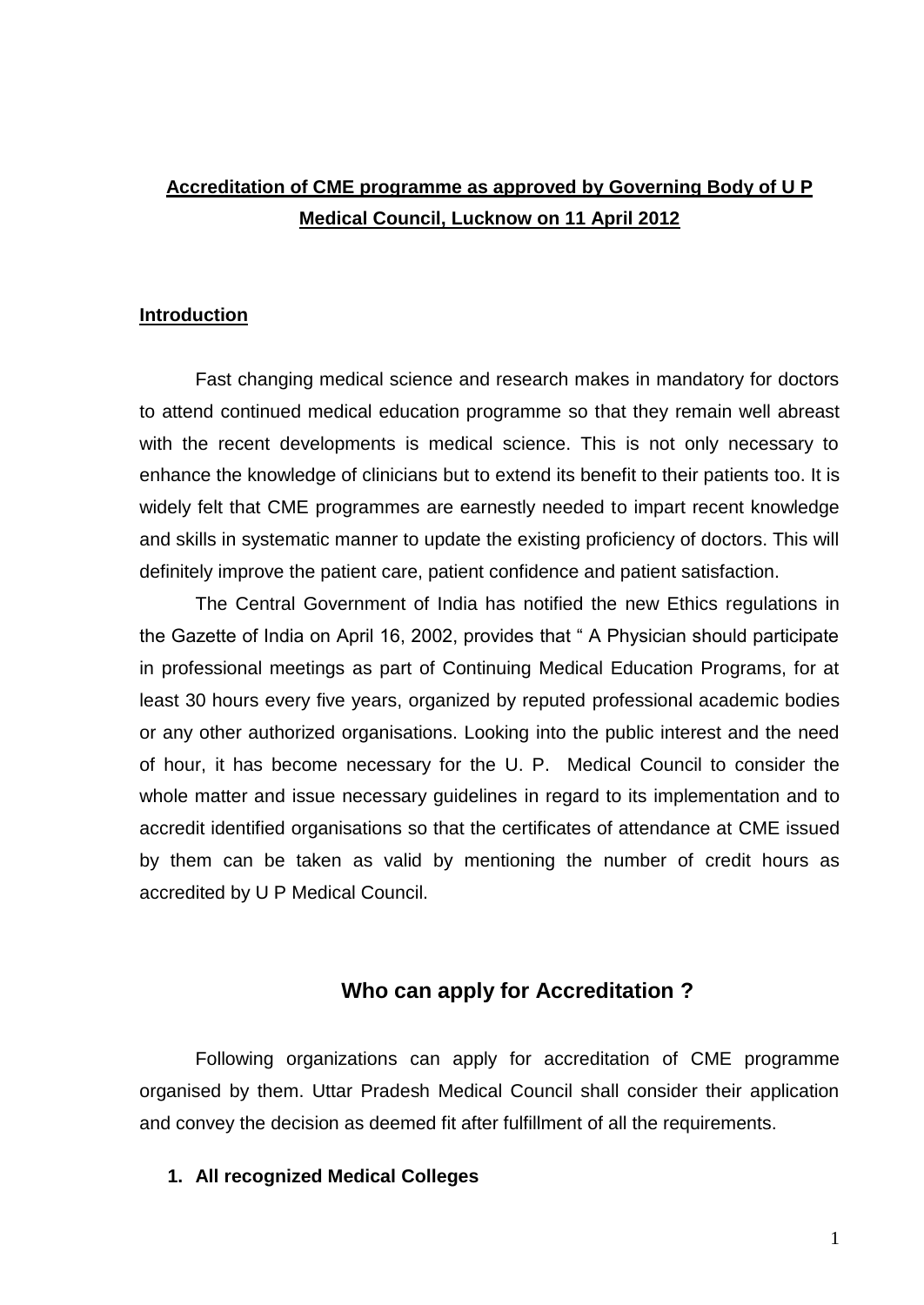- **2. Indian Medical Association.**
- **3. National Academy of Medical Sciences.**
- **4. International Medical Sciences academy**
- **5. Recognized and registered Specialists Associations (only National level Associations, their State Chapters and recognized city chapters).**
- **6. All recognized Postgraduate Medical Institutions.**
- **7. Central Goverment. and State Goverment Hospitals (including Districts Hospitals) and training centres in health field including Ministry of Health and Family welfare, Defence, Railways.**
- **8. Organisations who arrange International Conference/CME's.**
- **9. Organisations who arrange National conference/CME's**
- **10.Duly recognized state and district State Chapters of National Associations.**
- **11.Registered Professional bodies of repute functional at District, City, State Level eg. Physician Forum/Surgeons Forum/ Doctors Forum etc. in their areas/ specialties and super specialties.**
- **12.Multi-Speciality Hospitals with accreditation and presently conducting Dip NB courses. A copy of the order approving Dip NB course should be produced along with the application for accreditation of CME.**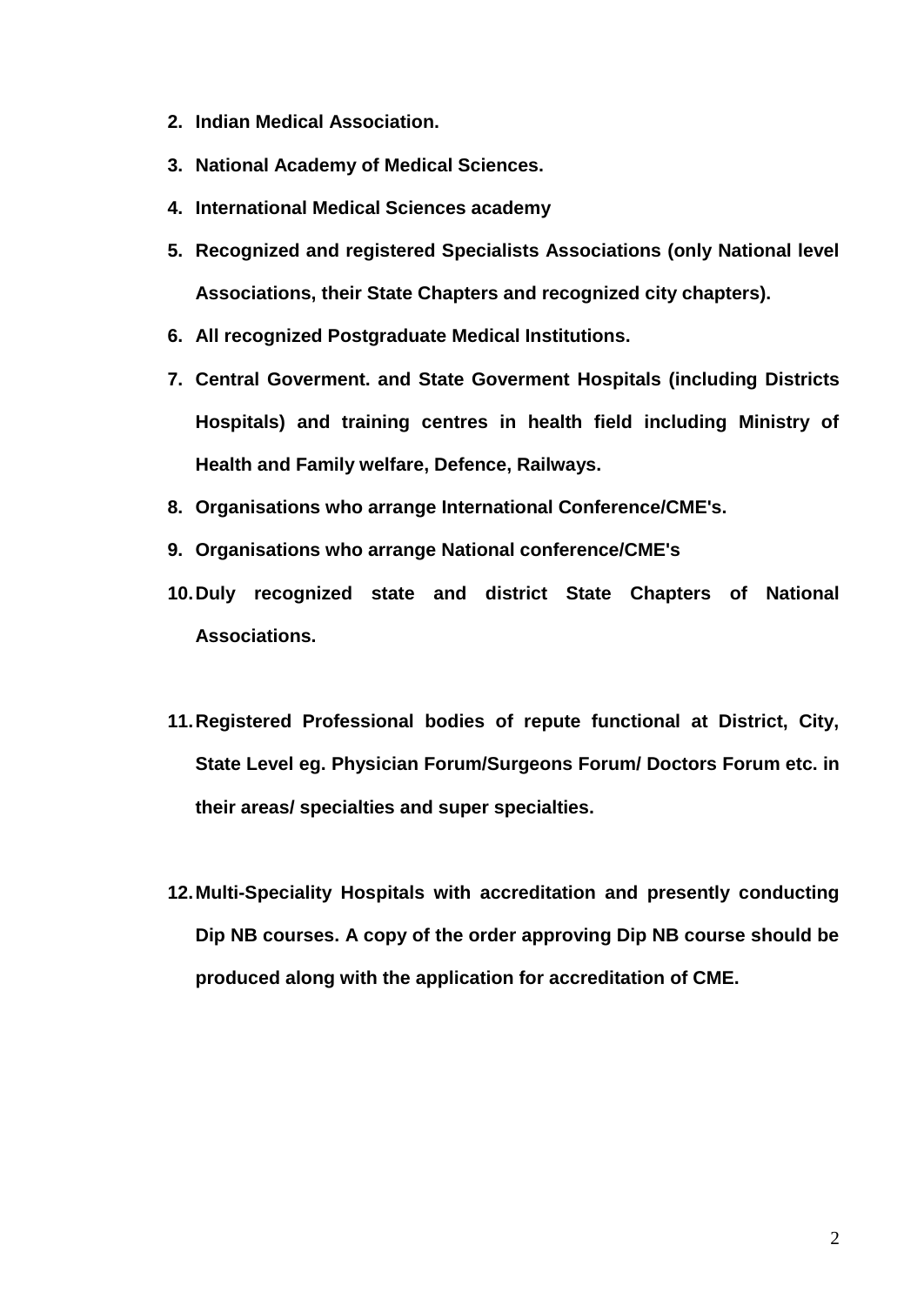## **Procedure of Accreditation**

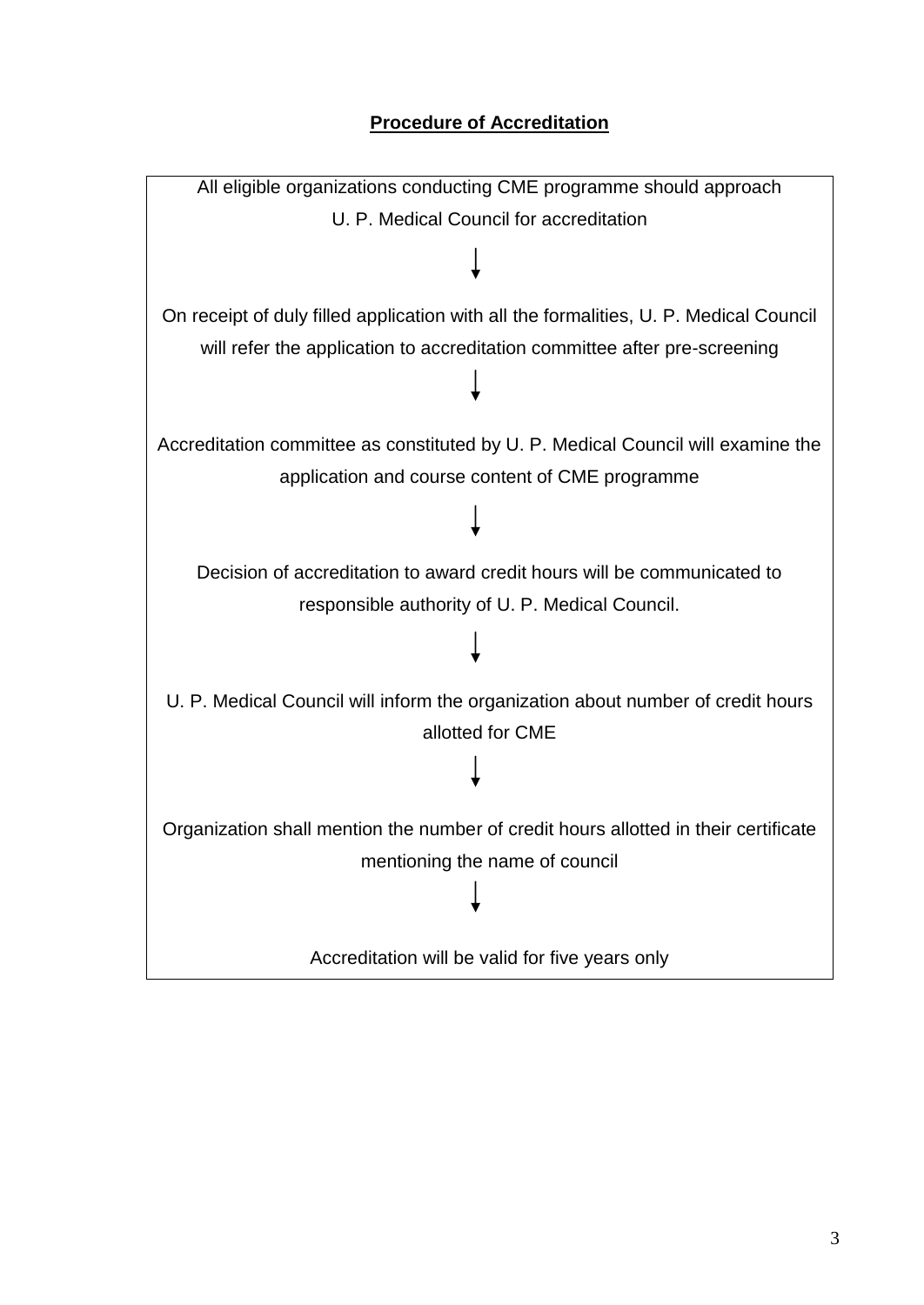#### **Registers to be maintained by the Medical Councils**

U. P. Medical Council shall maintain a register (computer data based) showing the names of accredited organisations conducting CME programs.

Keeping in view large volume of work to be handled by the Council in regard to approval of organisations conducting the CME course, keeping record of CME programs attended each year by registered medical practitioners and coordinating with State Medical Councils etc. a separate section is created for the purpose.

#### **GUIDELINES FOR C.M.E. ACCREDITATION**

- 1. Accreditation/Credit hours to be awarded will be the sole discretion of the U. P. Medical Council and will depend upon the subject matter, Status of the speaker, Quality of the papers to be presented in the C.M.E./Conference.
- 2. Any professional organization or body or institution making to hold CME.'s should apply for accreditation to the U. P. Medical Council. The council on verifying the credentials of the organization will give certificate of accreditations to those bodies to hold CME's.
- 3. The officer bearers of the Association/ Organization will apply to the U. P. Medical Council on a designed application form. The application should be accompanied by the Complete program of the C.M.E./Conference including the names, designation qualification and Country of the speakers along with the subject of speech.
- 4. Accredited bodies like I.M.A./ professional bodies which hold regular CME's will have to inform the U. P. Medical Council, the date & time of the CME, at least 30 days in advance, so that the U. P. Medical Council can send observer for the CME.
- 5. In the application sent to the U. P. Medical Council, duration given to each speaker should also be mentioned along with the topic of the lecturer while applying for the credit hours.
- 6. Credit hours will be based on the composition of the faculty participation, quality and the contents of the subject matter.
- **7. Associations/ Organizations should strictly issue the certificate to the delegate who has attended the C.M.E. No certificates should be**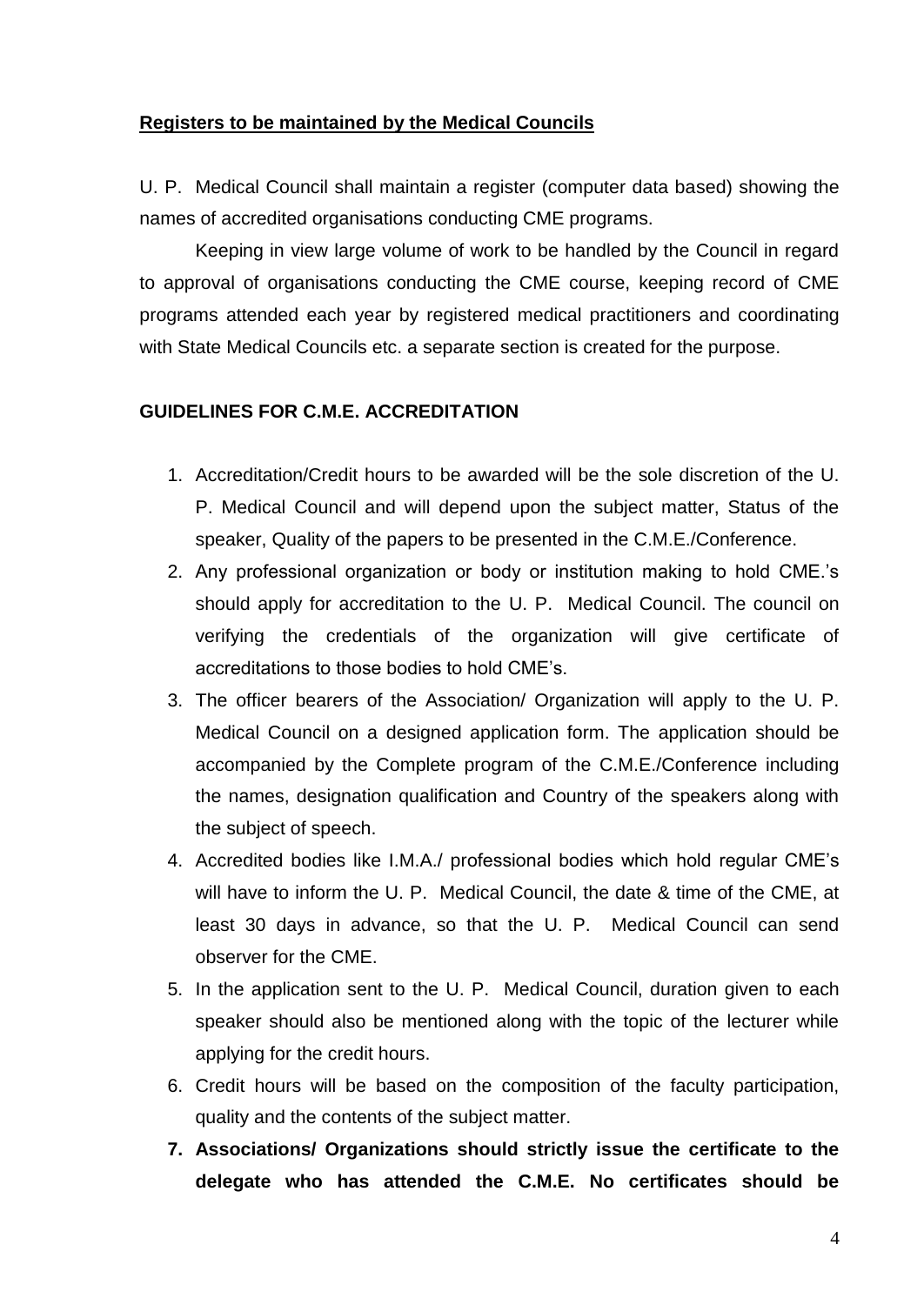**distributed on the first day at the time of Registration for the C.M.E./Conference. The certificates should be distributed/ awarded only on the last day after completion of C.M.E/ Conference/Workshop.**

- 8. Associations/ Organizations will be duty bound to send the feedback of the delegates and the list of the delegates who have attended the C.M.E./Conference. A separate list for the delegates belonging to State of U. P. and delegates of the other states be submitted to the U. P. Medical Council.
- 9. In case it is found by the council that the certificate is false then the accreditation certificate of issuing Association / Organization will be cancelled.

# **Credit Hours as approved by Governing Body of U.P. Medical Council, Lucknow on 11 April 2012**

- 1. Two orations or Guest Lectures of 30 minutes duration or one lecture of 60 minutes by foreign faculty of international repute shall be eligible for one credit hour.
- 2. C.M.E./ Workshop of minimum three hours duration shall be eligible for one credit hour.
- 3. C.M.E./ Workshop of Six hour duration shall be eligible for two credit hour.
- 4. C.M.E./ Workshop of nine hour duration shall be eligible for three credit hour.
- 5. U. P. Medical Council will recognize International Status or conference, if ten or more faculty members from abroad are participating as faculty in such conferences.

The credit hours for delegates attending such Conferences / C M E / Workshop will be as below:

| Sr. No.                                  |  |  | <b>Credit Hours</b>                                                  |  |  |  |  |
|------------------------------------------|--|--|----------------------------------------------------------------------|--|--|--|--|
| 1) One day C.M.E./ Workshop/conferences  |  |  | 4 Hours                                                              |  |  |  |  |
| 2) Half day C.M.E. /Workshop/conferences |  |  | 2 Hours                                                              |  |  |  |  |
|                                          |  |  | Faculty members of international conferences will get one additional |  |  |  |  |
| Credit Hours.                            |  |  |                                                                      |  |  |  |  |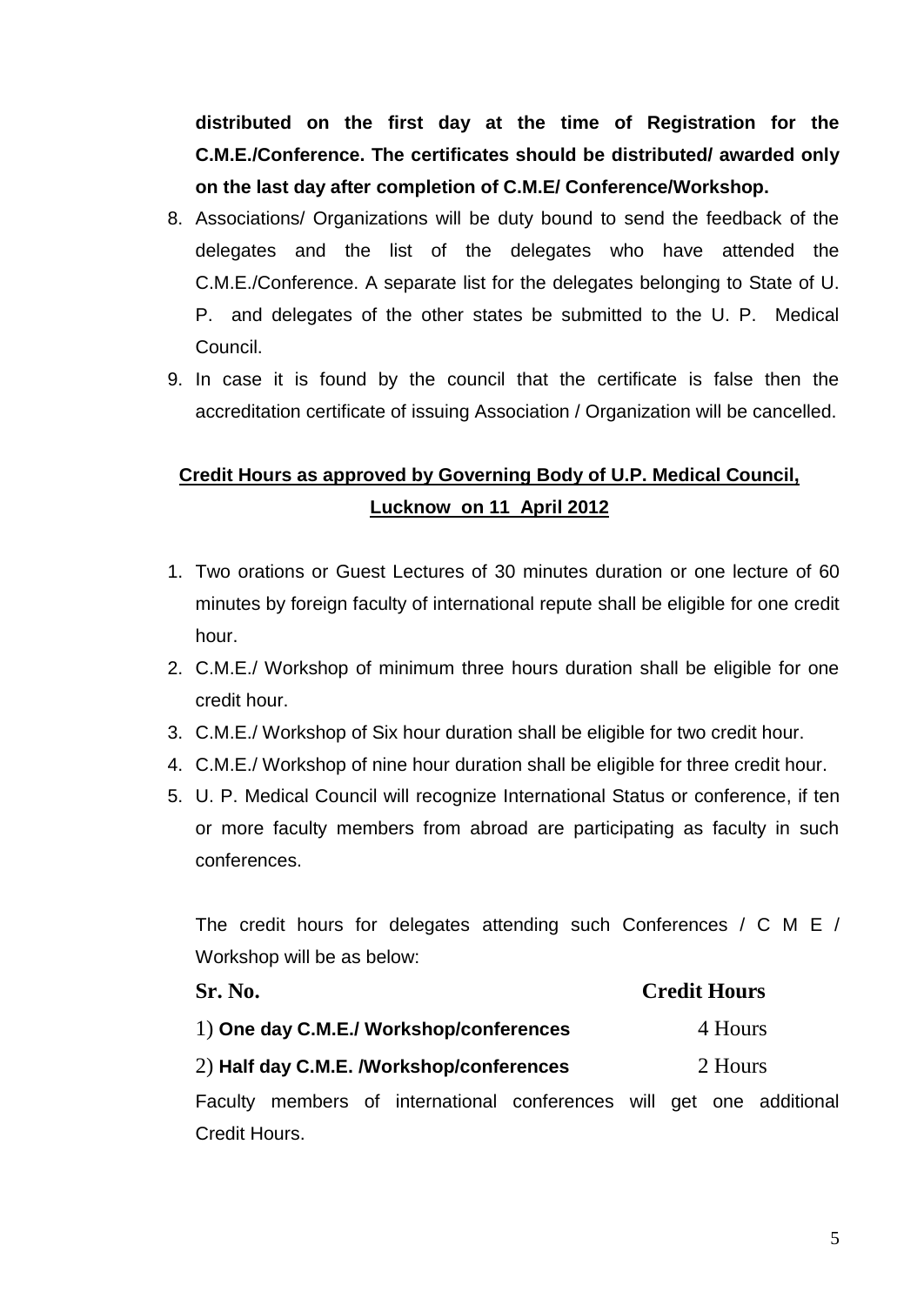- 6. Speakers / Chairperson / Moderator at any conference/ CME/ Workshop/ training program will be given one credit hour in addition to the credit hours allotted to delegates for that particular academic activity.
- 7. Director, joint director medical education & research/ Director, Joint director health services and Deans of medical colleges will be awarded 4 credit hours per year .They will have to produce certificate to U. P. Medical Council regarding their job status at the time of Renewal of Registration
- 8. Doctors working as medical teachers can claim 4 credit hours per year after producing certificate from their head of institution indicating that, they are taking undergraduate / postgraduate classes & are engaged in postgraduate, research work.
- 9. Doctors doing Post Graduate courses e.g. Diploma M.D., M.S., D.N.B., M.Ch., D.M., etc. from recognized/ reputed institutions will get 4 credit hour per year for the duration of the courses. e.g. First year 4 credit hour. Second Year 4 credit hour, Third year 4 credit hour.
- 10.The doctors may attend the International C.M.E.'s/ Conferences held overseas as delegates. On the production of the certificates of attendance. CME credit hours will be given.
- 11.Any paper published in index National/ International Medical journal will entitle the author/ co-authors for credit hours.
- 12.Any chapter published in a text book or update book published by professional bodies will entitle the author/ $co$ authors for credit hours.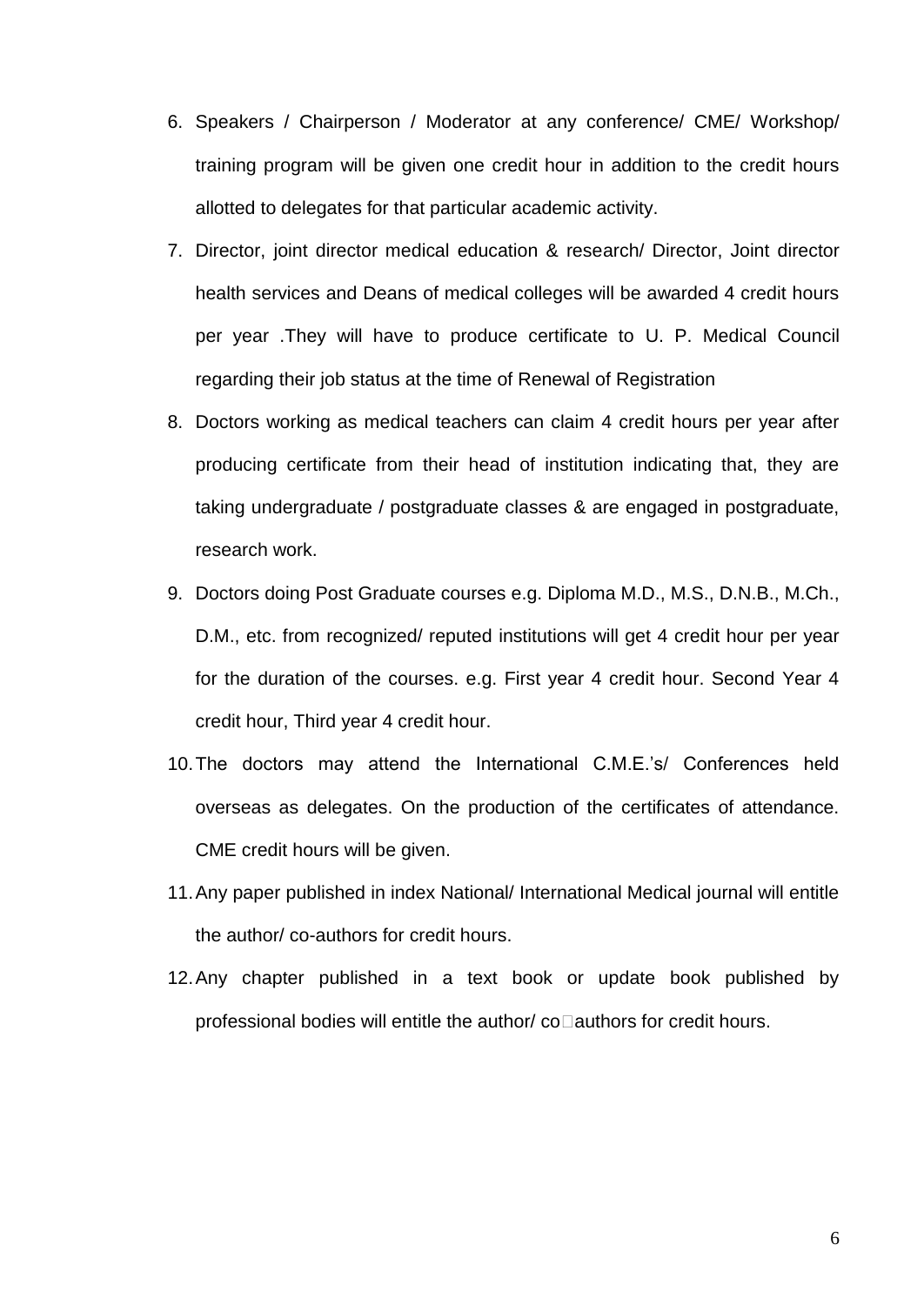**The Academic Council recommended that for a Medical College Teacher attending a Conference/CME programme/Workshop of minimum 08 hours duration/day, the credit hours to be awarded are as under:**

**03 credit hours/day/speaker**

**02 credit hours/day/participant**

### **GUIDELINES FOR ISSUING CREDIT HOURS FOR CME/CONFERENCE**

| Sr. No.        | <b>Activity</b>                                  | <b>Credit Hours</b> |
|----------------|--------------------------------------------------|---------------------|
|                | Two orations or Guest lecturers of 30 minutes    | 1 Hours             |
| 1              | duration or one lecture of 60 minutes by foreign |                     |
|                | faculty of international repute                  |                     |
| $\overline{2}$ | CME/Workshop/state/National conference of        | 1 Hours             |
|                | minimum 3 hours Duration                         |                     |
| 3              | <b>CME/Workshop/State/National Conference of</b> | 2 Hours             |
|                | minimum 6 hours Duration                         |                     |
| $\overline{4}$ | <b>CME/Workshop/State/National Conference of</b> | 3 Hours             |
|                | minimum 9 hours Duration                         |                     |
| 5              | International CME/Workshop/conference of 3 hours | 2 Hours             |
|                | <b>Duration</b>                                  |                     |
| 6              | International CME/Workshop/conference of 6 hours | 4 Hours             |
|                | <b>Duration</b>                                  |                     |
| 7              | International CME/Workshop/conference of 9 hours | 6 Hours             |
|                | <b>Duration</b>                                  |                     |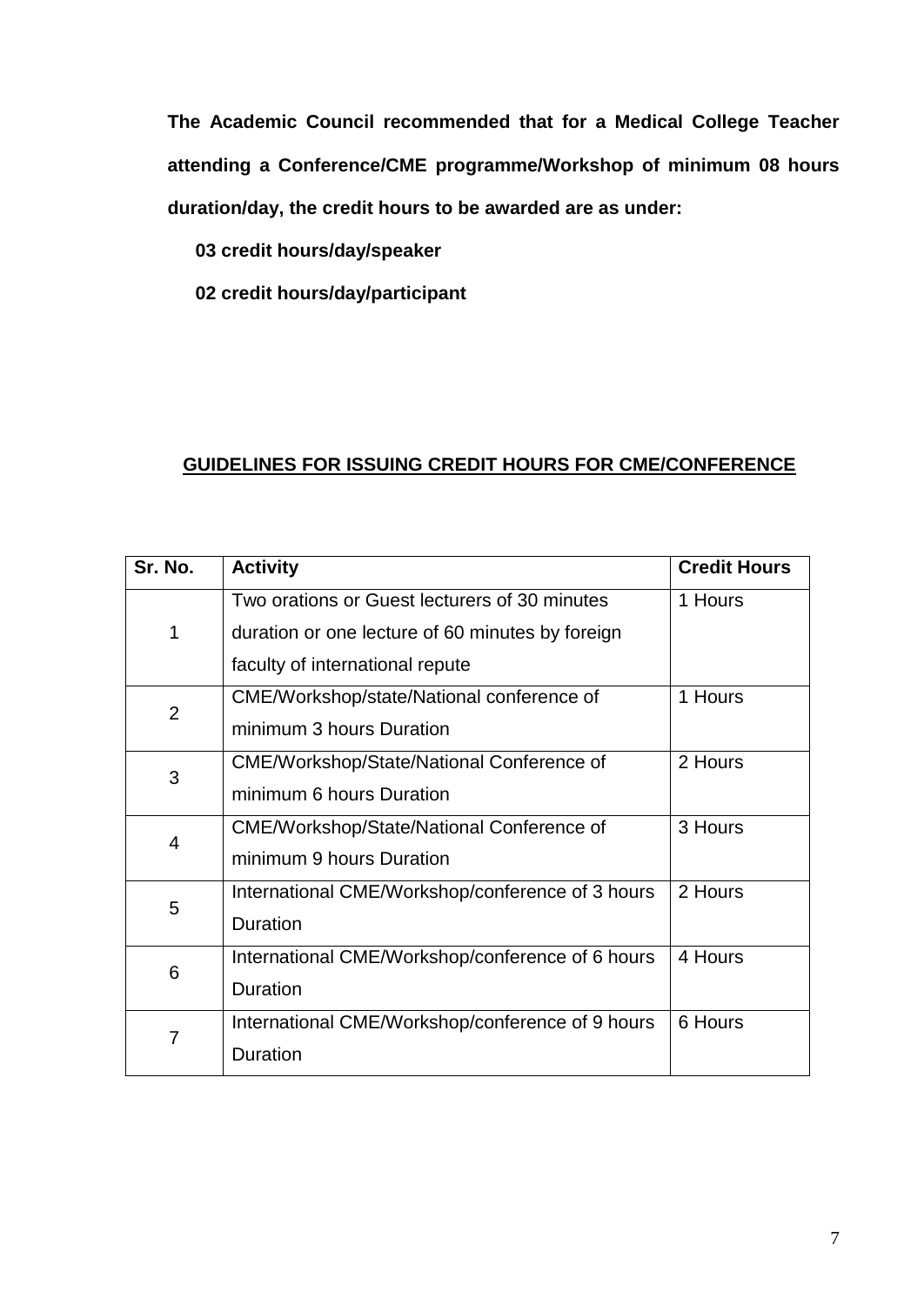**Guidelines for issuing credit hours for Published Medical text book / chapter in text book / Research Papers in International & National Index Medical Journals and Participation in International Conferences / CME's / Workshops.**

|                | S. No.   Publication of Medical Text Book                          | <b>Credit Hours</b> |
|----------------|--------------------------------------------------------------------|---------------------|
|                | Author / Co-authors / Editor / Joint Editor of Published   6 Hours |                     |
|                | <b>Medical Text Book</b>                                           |                     |
| $\overline{2}$ | Author / Co-authors of Chapter Published in Medical Text   4 Hours |                     |
|                | <b>Book</b>                                                        |                     |

|   | S. No.   Papers Published in International Indexed Journals | <b>Credit Hours</b> |
|---|-------------------------------------------------------------|---------------------|
|   | Original article                                            | 6 Hours             |
| 2 | <b>Case Report</b>                                          | 4 Hours             |
| 3 | Letter to Editor                                            | 2 Hours             |

| S. No.         | <b>Papers Published in National Indexed Journals</b>  | <b>Credit Hours</b> |
|----------------|-------------------------------------------------------|---------------------|
| 1              | Original article                                      | 6 Hours             |
| $\overline{2}$ | Case Report                                           | 4 Hours             |
| 3              | Letter to Editor                                      | 2 Hours             |
|                |                                                       |                     |
| S. No.         | <b>Participation in International Conferences</b>     | <b>Credit Hours</b> |
| 1              | <b>Guest Speaker</b>                                  | 5 Hours             |
| $\overline{2}$ | Paper Presentation (Oral) in International            | 4 Hours             |
|                | Conferences                                           |                     |
| 3              | Poster presentation / poster discussion               | 3 Hours             |
| $\overline{4}$ | Poster exhibition only                                | 2 Hours             |
| 5              | Participation in International Conference as Delegate | 6 Hours             |
| 6              | National Conference organized by National             | 6 Hours             |
|                | Professional Association/                             |                     |
| $\overline{7}$ | Outside CME / Symposia organized by recognized        | 2 Hours             |
|                | Professional bodies.                                  |                     |

There is no age exemption for attending CME / Workshop / conference